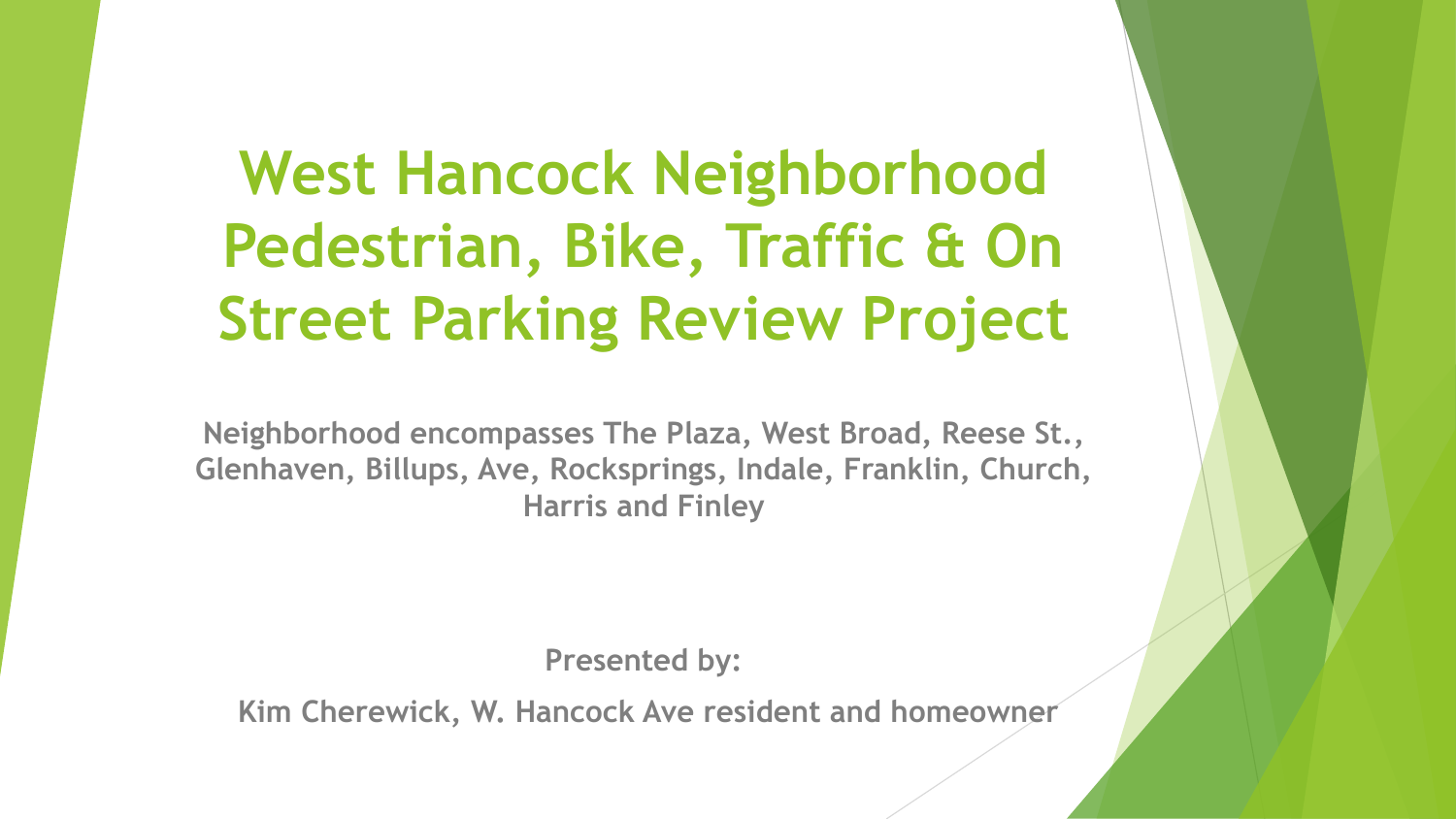# Project Specific Requests for W. Hancock area neighborhood

- $\triangleright$  Traffic Analysis
- Sidewalk Construction/Repair/Widening
- **Crosswalks**
- **Traffic Management**
- Traffic Calming Methods and Devices
- **Street Trees**
- Retaining Wall Repair
- On Street Parking Improvements
- **Community Outreach**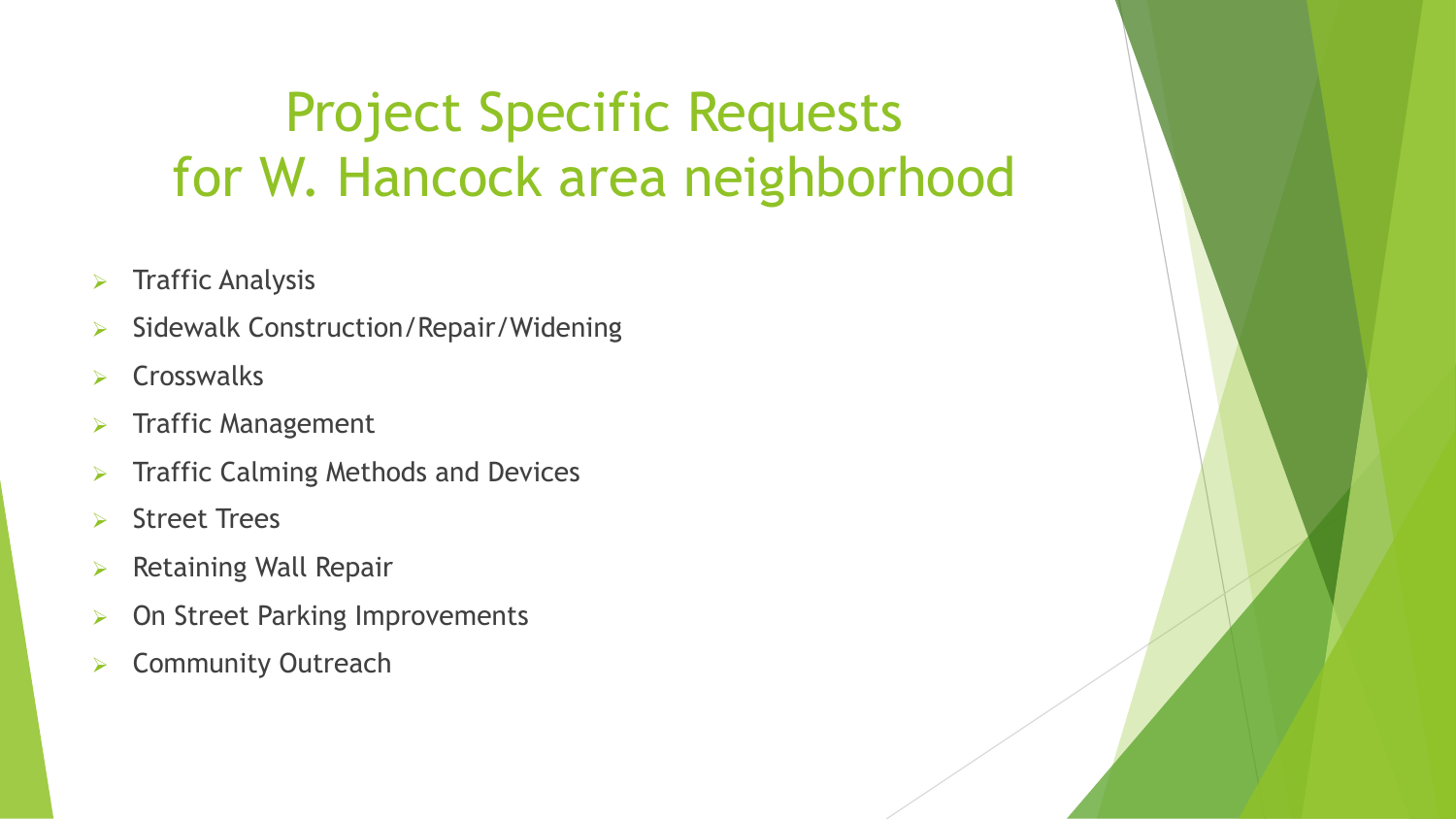# Project Mission Statement **Highlights**

- $\triangleright$  Historically African-American neighborhood with diverse residents and lot designations
- W. Hancock Ave is designated a "Major Collector"
- Prime location at nexus of Downtown, Normaltown, West Broad and walkability to Five Points, and Alps make it a desirable place to live
- Residents include:
	- $\triangleright$  Many working and middle-class residents, low-income residents, senior citizen residents with multigenerational ties to the community, young professionals
	- $\triangleright$  Increasingly home to many young families and students
	- $\triangleright$  Two public-housing communities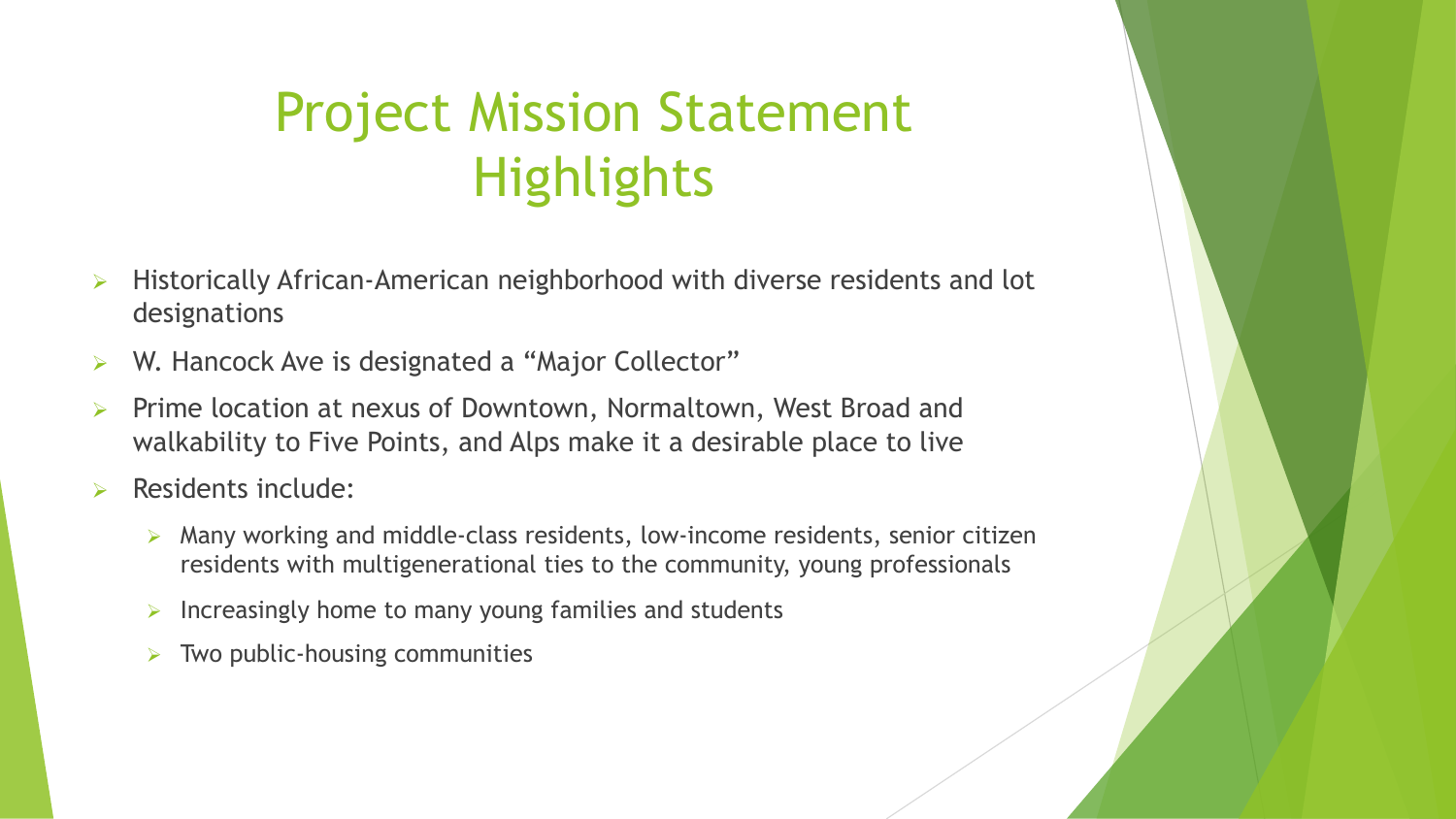# Project Mission Statement Highlights (continued)

- Traffic is frequently congested, and speeds are often dangerous through narrow neighborhood roads
- Pedestrian and bike infrastructure is limited
- On-street parking options are limited and disconnected and dangerous for children's play
	- $\triangleright$  As the mother of a 4-year-old and a resident of the area for over 10 years, I am greatly concerned about current and upcoming developments and the impact on area residents – primarily due to speeding traffic, increased traffic volume.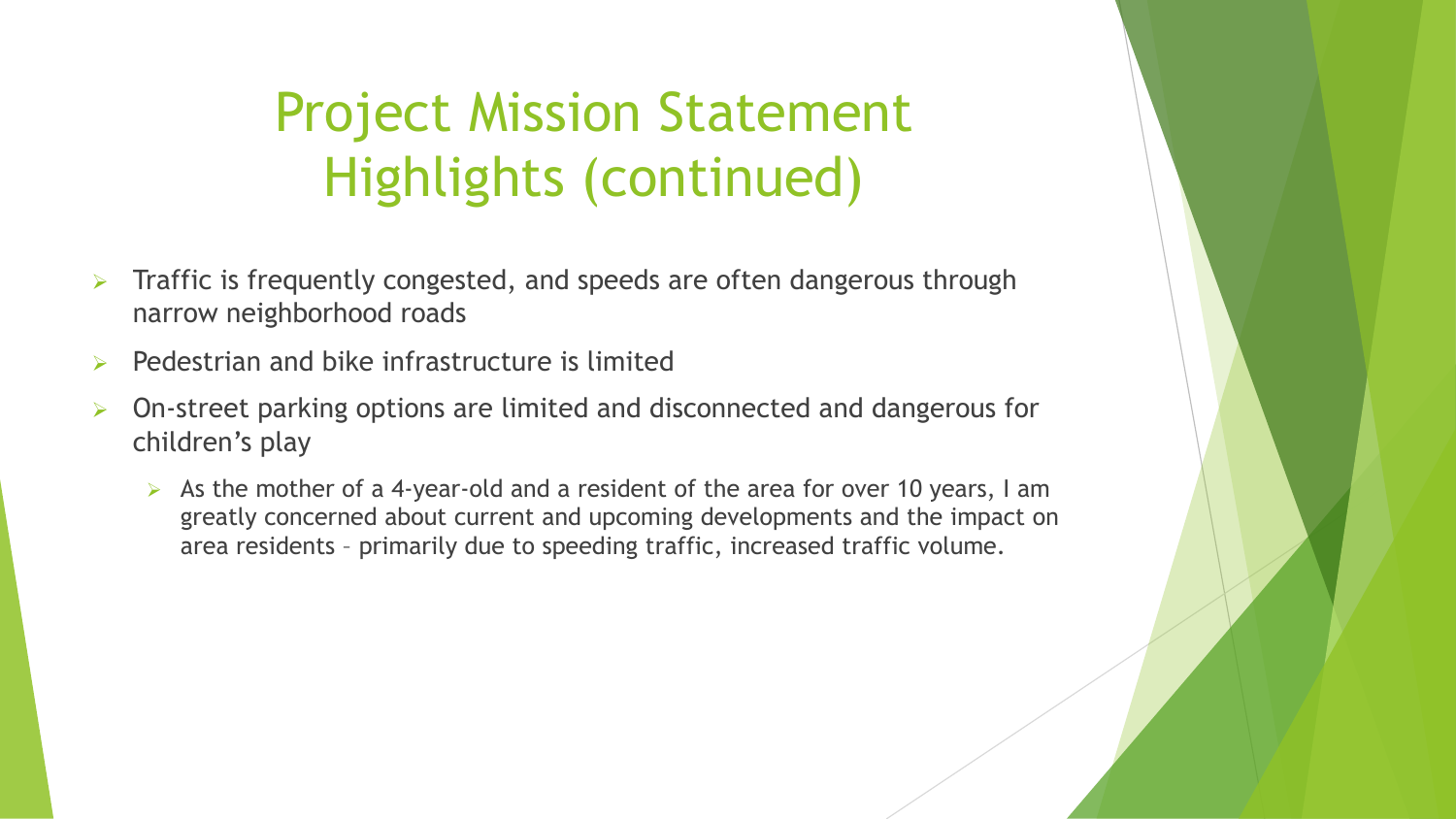## Project Vision

- $\triangleright$  Allow residents of all ages and abilities improved access to the many nearby amenities and schools
- $\triangleright$  Greatly improving safety
- $\triangleright$  Safety improves quality of life for all
- $\triangleright$  Targeted community outreach is imperative in analysis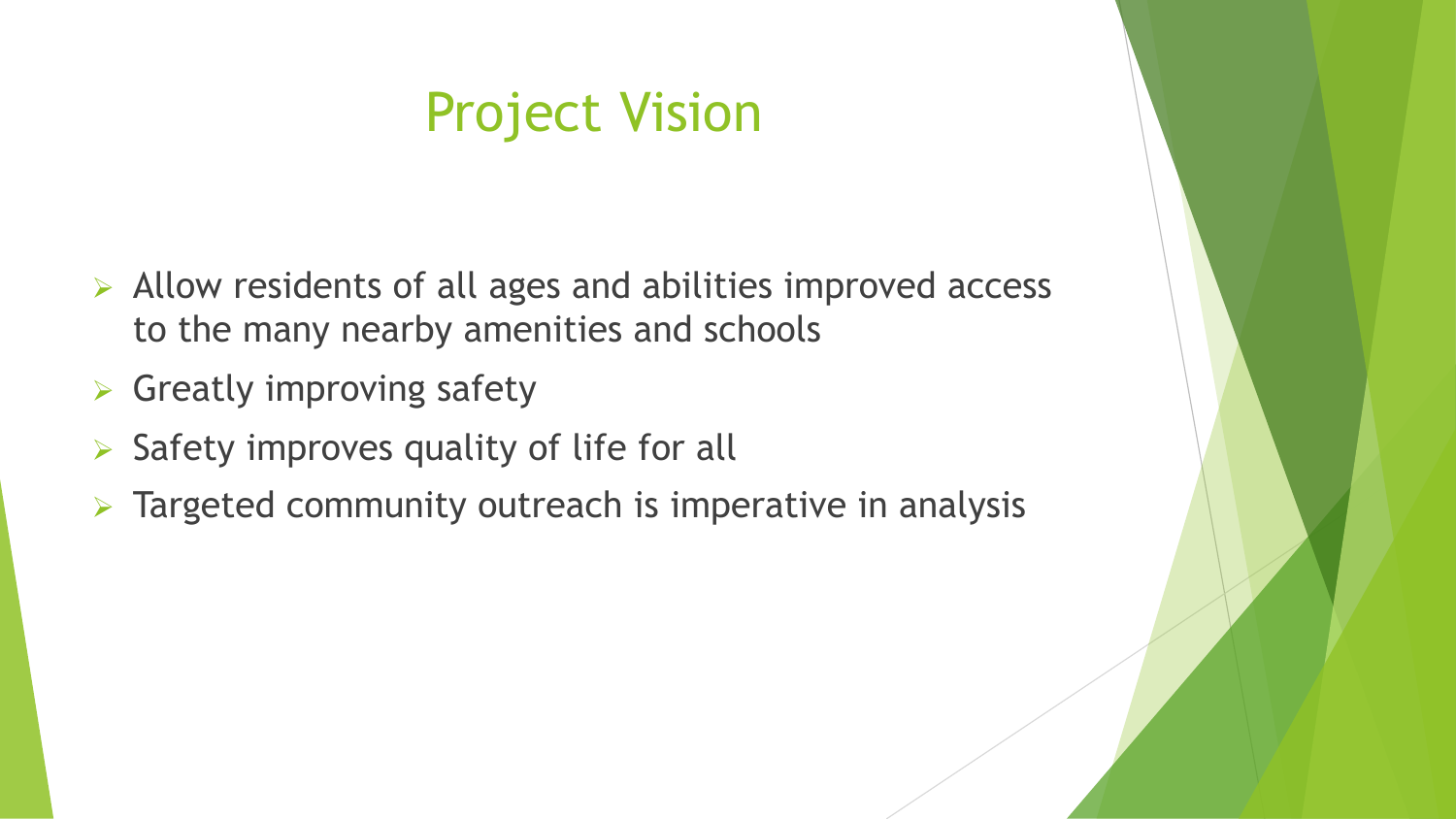# Project Area Hancock Corridor Encompasses:

- $\triangleright$  West Broad
- $\triangleright$  The Plaza
- $\triangleright$  Glenhaven
- $\triangleright$  Meigs
- $\triangleright$  Rocksprings
- $\triangleright$  Indale
- $\triangleright$  Reese
- $\triangleright$  Billups
- $\triangleright$  Franklin
- $\triangleright$  Chase
- $\triangleright$  Harris
- $\triangleright$  Church
- $\triangleright$  Finley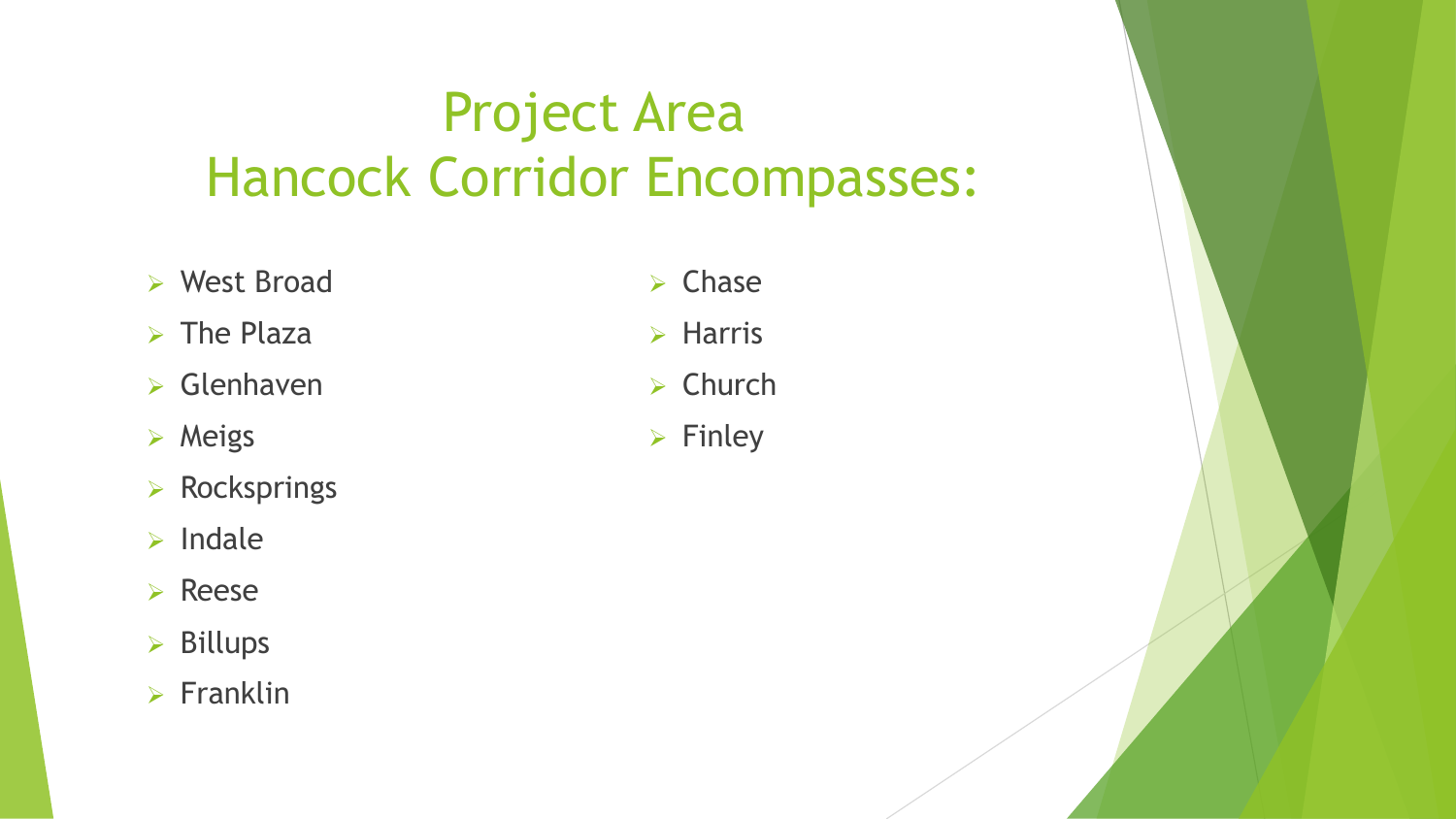# Closing the Equity Gap

- $\triangleright$  Promotes Goal of improving Equitability of capital improvements throughout the community
- $\triangleright$  This neighborhood has been long overlooked for improvement while increasing pressure from influx of new residents has made such improvements absolutely necessary to preserve & increase community safety & well-being.
- $\triangleright$  Community Outreach efforts in a diverse downtown neighborhood to increase belonging, growth and sustained change as developments are rapidly occurring.
	- $\triangleright$  Listening
	- $\triangleright$  Connecting
	- $\triangleright$  Belonging
	- $\triangleright$  Equity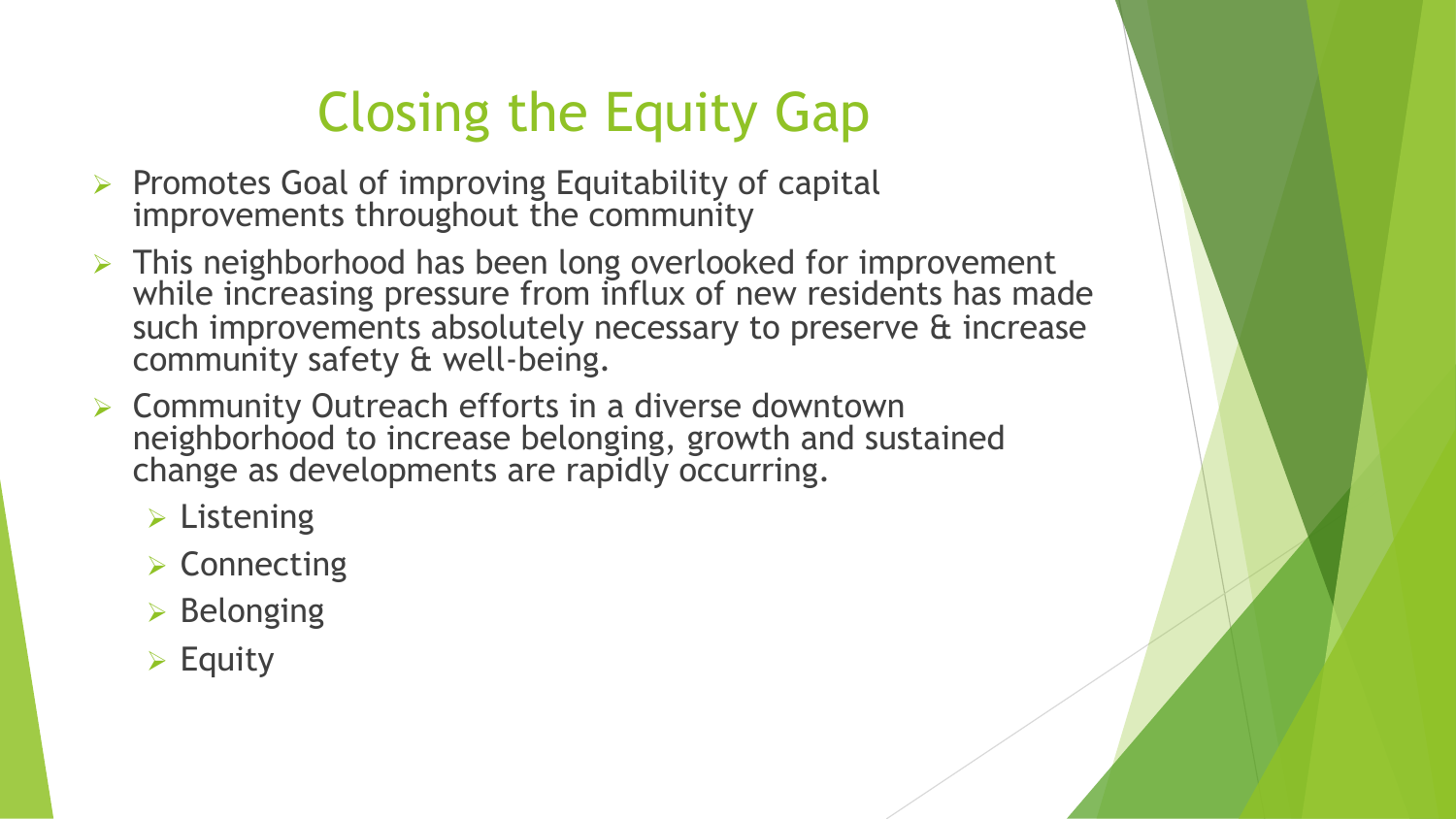### **M&C Strategic Commitments** Healthy, Livable, Sustainable Athens-Clarke Co.

- Fostering safe and smart growth and development in an already Mixed Income, Mixed Use neighborhood.
- Community outreach will allow for collaboration with resident stakeholders to increase safety and quality of life.
- Ø Neighborhood needs studies done immediately to meet ACCGOV goal of clean and renewable energy as undergoing rapid growth.
	- $\triangleright$  Develop and implement equitable strategies as indicated in strategic commitments
	- $\triangleright$  Environment (residents more likely to walk or bike or use public transit with improvements thus decreasing carbon emissions.)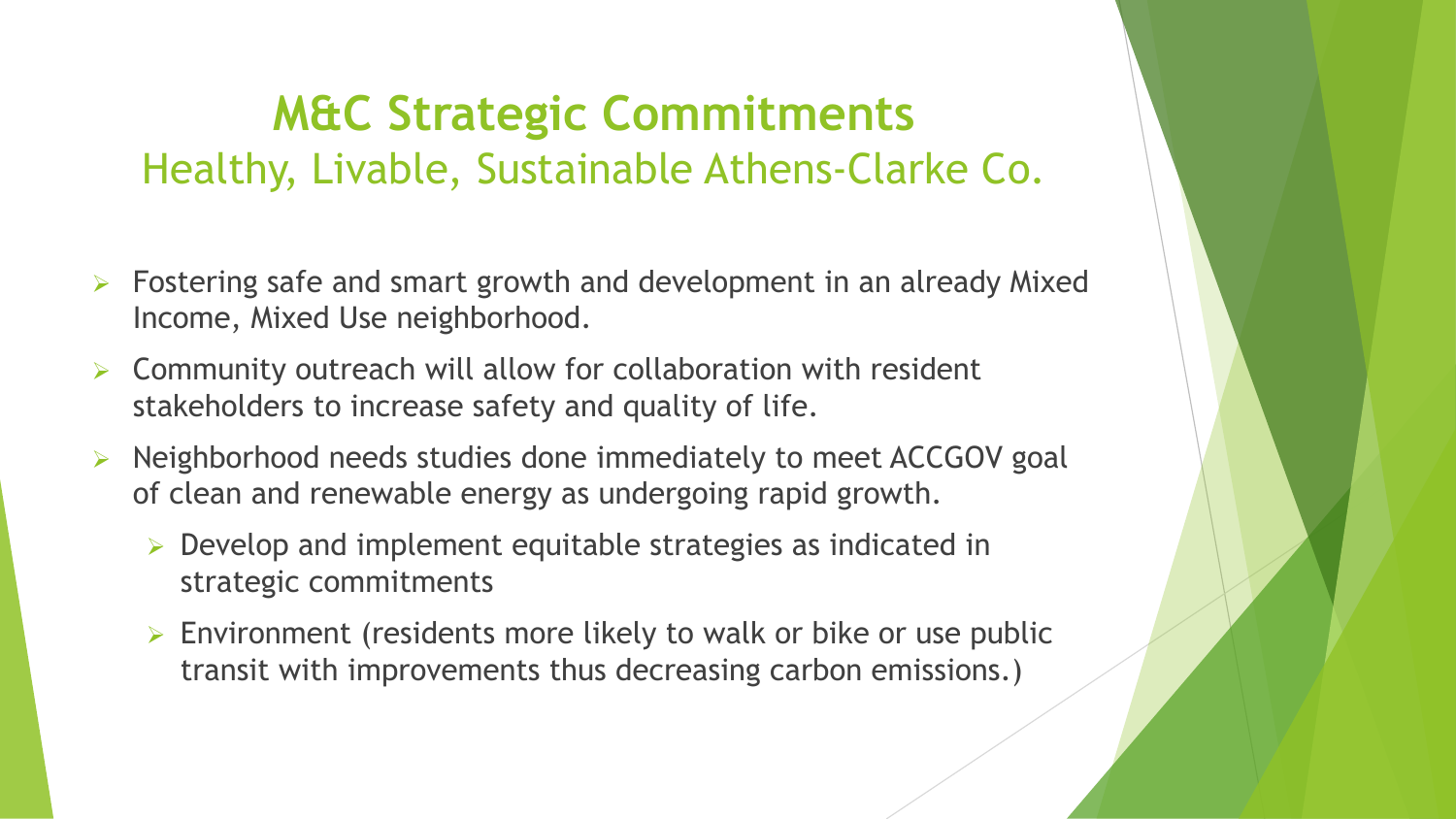# **M&C Strategic Commitments** Transportation Mobility and Connectivity

- Protects the community's existing Transportation Infrastructure Investments
- Ø Promotes Upgrade and Continued Use of Alternative Transportation Facilities
- $\triangleright$  Promotes increased usage of Transit System and other public facilities, including improving pedestrian safety and access to these facilities
- Ø Increases capital for Transit services
- Maintains and Improves air quality
- **Enhanced Mobility Corridor Aesthetics**
- Bus Stops need reviewed, improved
- Ø Crosswalks need implemented
- Traffic calming
- Pedestrian Safety
- Ø Crucial to success of W. Broad / Hancock roundabout funded during TSPLOST 2018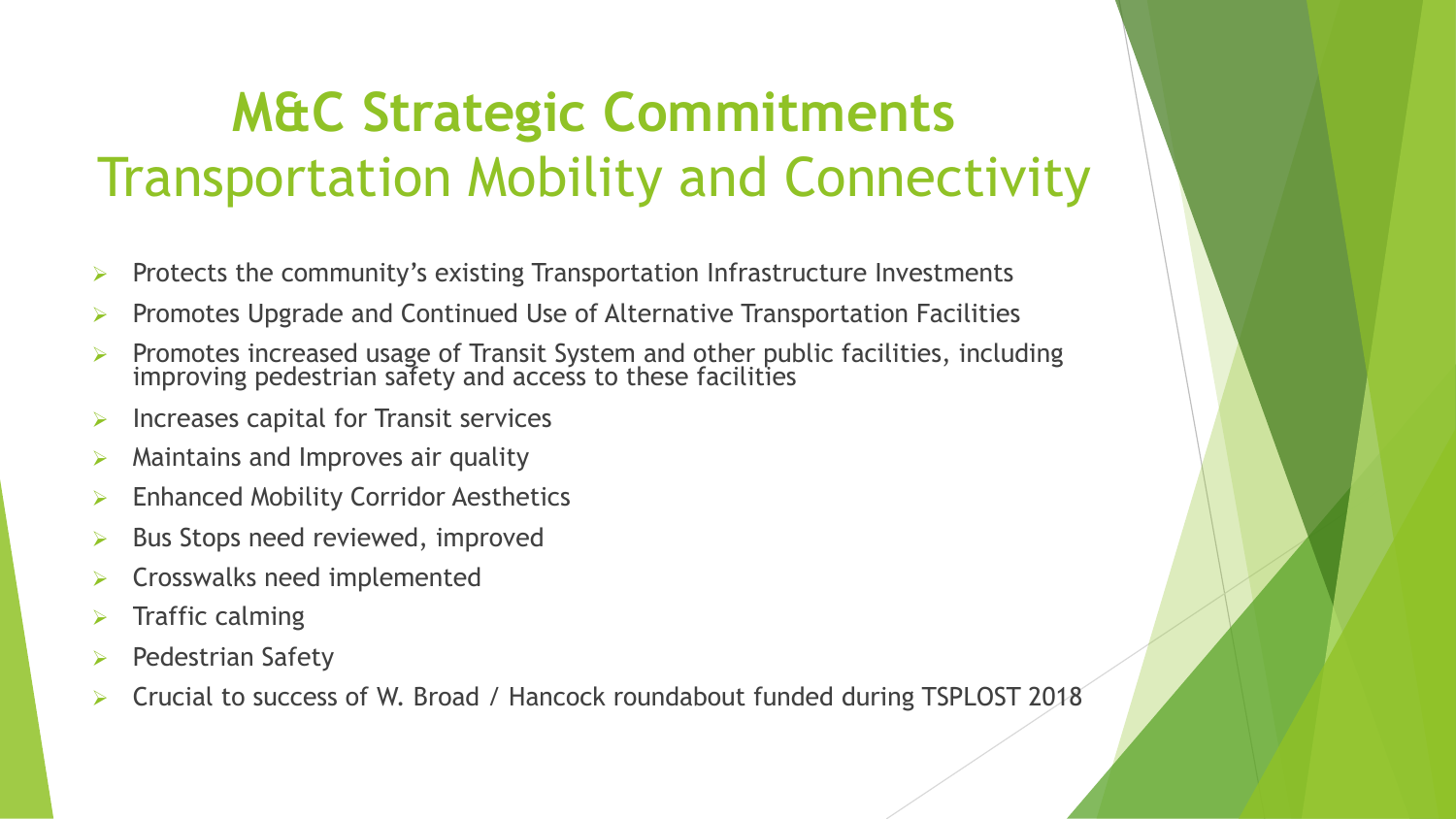# **M&C Strategic Commitments** Shared Prosperity

- $\triangleright$  Corridor Redevelopment
- $\triangleright$  Economic Strategy and Framework
	- $\triangleright$  Sustainable development
	- $\triangleright$  Address weakness and opportunities